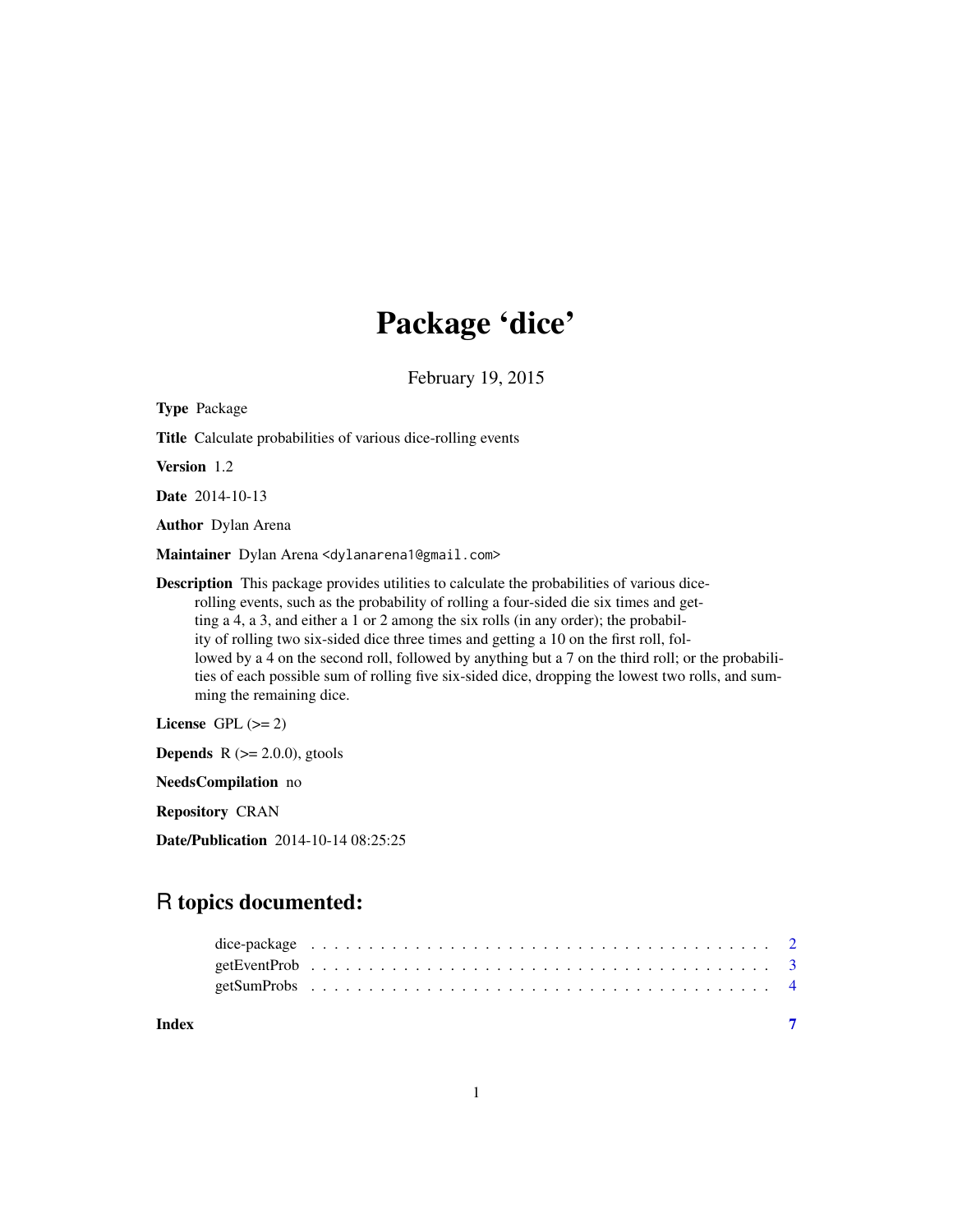#### Description

This package provides utilities to calculate the probabilities of various dice-rolling events, such as the probability of rolling a four-sided die six times and getting a 4, a 3, and either a 1 or 2 among the six rolls (in any order); the probability of rolling two six-sided dice three times and getting a 10 on the first roll, followed by a 4 on the second roll, followed by anything but a 7 on the third roll; or the probabilities of each possible sum of rolling five six-sided dice, dropping the lowest two rolls, and summing the remaining dice.

#### Details

| Package: | dice       |
|----------|------------|
| Type:    | Package    |
| Version: | 1.2.       |
| Date:    | 2014-10-13 |
| License: | $GPL (=2)$ |

Although initially conceived as a utility for role-playing game calculations, functions in the dice package can be used to answer questions in any dice-rolling context (e.g., calculating probabilities for the game of craps, solving problems for an introductory probability course, etc.)

The dice package requires the gtools package.

For a complete list of functions, use library(help="dice").

#### Author(s)

Dylan Arena <dylanarena1@gmail.com>

#### References

The implementation for the [getSumProbs](#page-3-1) function originated with the ideas presented in the following forum thread:

<http://www.enworld.org/showthread.php?t=56352&page=1&pp=40>

#### Examples

```
getEventProb(nrolls = 6,
             ndicePerRoll = 1,
             nsidesPerDie = 4,
             eventList = list(4, 3, c(1,2)),orderMatters = FALSE)
```
getEventProb(nrolls = 3,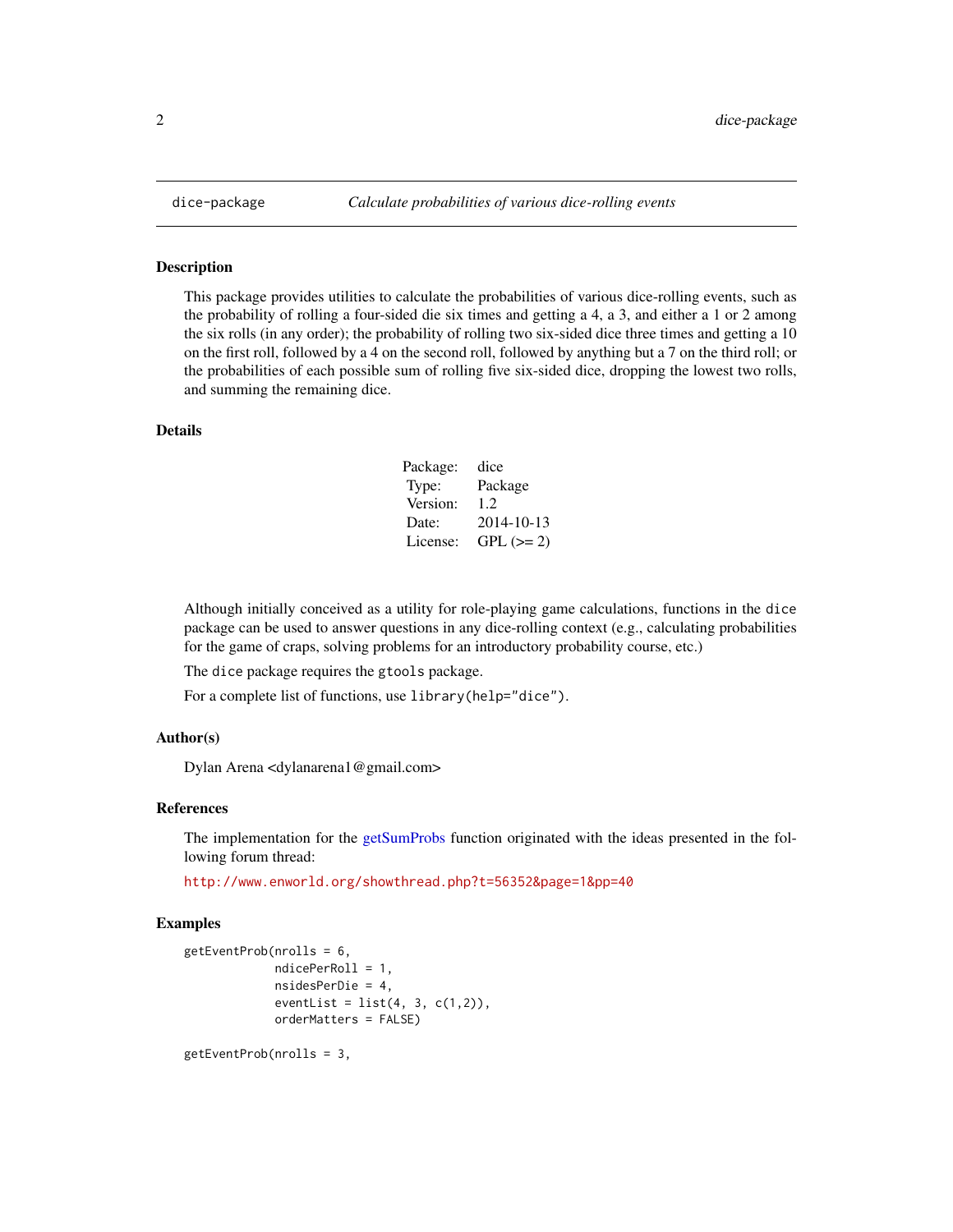#### <span id="page-2-0"></span>getEventProb 3

```
ndicePerRoll = 2,
             nsidesPerDie = 6,
             eventList = list(10, 4, c(2:6, 8:12)),
             orderMatters = TRUE)
getSumProbs(ndicePerRoll = 5,
            nsidesPerDie = 6,
            nkept = 3,
            dropLowest = TRUE)
```
getEventProb *Calculate the probability of a specified set of dice-rolling events*

#### Description

For a specified dice-rolling process, getEventProb calculates the probability of an event (i.e., a non-empty set of outcomes) that is specified by passing a list object in to eventList.

#### Usage

getEventProb(nrolls, ndicePerRoll, nsidesPerDie, eventList, orderMatters = FALSE)

#### Arguments

| nrolls       | A single positive integer representing the number of dice rolls to make                                                                                                                                                                                                                                                                                                                           |
|--------------|---------------------------------------------------------------------------------------------------------------------------------------------------------------------------------------------------------------------------------------------------------------------------------------------------------------------------------------------------------------------------------------------------|
| ndicePerRoll | A single positive integer representing the number of dice to use in each dice roll                                                                                                                                                                                                                                                                                                                |
| nsidesPerDie | A single positive integer representing the number of sides on each die (getEventProb's<br>dice-rolling process involves only one type of die per call)                                                                                                                                                                                                                                            |
| eventList    | A list object, each element of which is a vector that constrains a single dice<br>roll in the dice-rolling process (see Details below)                                                                                                                                                                                                                                                            |
| orderMatters | A logical flag indicating whether the order of the elements of event List should<br>constrain the event space; if TRUE, event List must specify constraints for<br>every dice roll-i.e., it must contain exactly nrolls elements (some of which<br>may be "empty" constraints listing all possible outcomes of a dice roll, i.e., a<br>vector from ndicePerRoll to (ndicePerRoll * nsidesPerDie)) |

#### Details

The crux of this function is eventList, which sets the conditions that acceptable dice-rolls must meet. E.g., to get the probability of rolling at least one 6 when rolling four six-sided dice, eventList would be list(6) and orderMatters would be FALSE; to get the probability of rolling a 6, followed by a 5, followed by either a 1, 2, or 3 when rolling three six-sided dice, eventList would be list(6,5,1:3) and orderMatters would be TRUE.

#### Value

A single number representing the probability of an event that meets the constraints of the specified dice-rolling process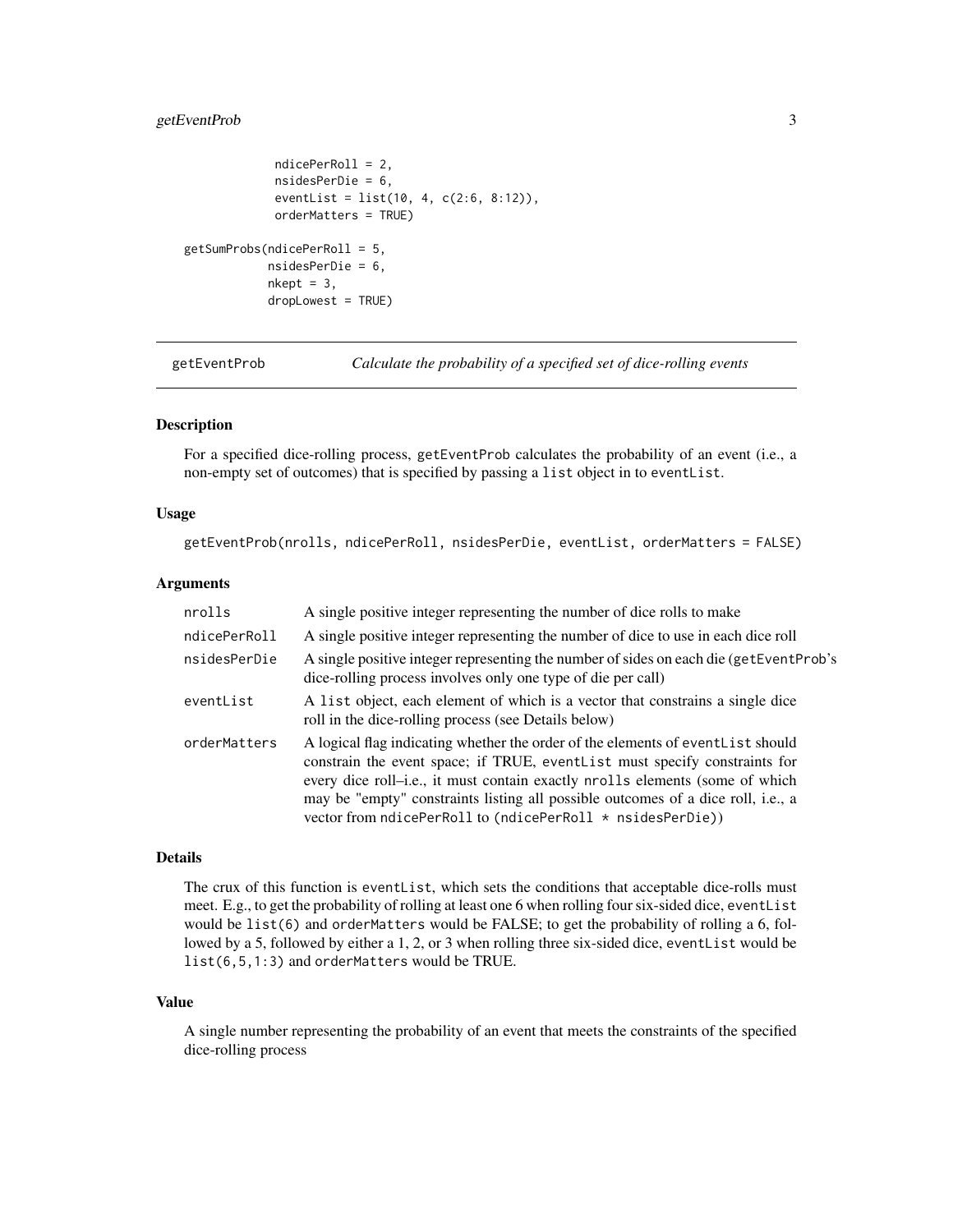#### <span id="page-3-0"></span>Author(s)

Dylan Arena

#### Examples

```
## Probability of rolling at least one 6 when rolling four six-sided dice
getEventProb(nrolls = 4,
            ndicePerRoll = 1,
             nsidesPerDie = 6,
             eventList = list(6)## Probability of rolling a 6, followed by a 5, followed by either a 1, 2,
## or 3 when rolling three six-sided dice
getEventProb(nrolls = 3,
             ndicePerRoll = 1,
             nsidesPerDie = 6,
             eventList = list(6, 5, 1:3),
             orderMatters = TRUE)
## Probability of rolling no 10's when rolling two ten-sided dice
getEventProb(nrolls = 2,
            ndicePerRoll = 1,
             nsidesPerDie = 10,
             eventList = list(1:9,1:9)
```
<span id="page-3-1"></span>

getSumProbs *Calculate the probabilities of all possible outcome sums of a dice roll*

#### Description

For a specified number of dice with a specified number of sides per die (and dropping a specified number of dice–those with either the lowest or highest values), getSumProbs calculates the probabilities of all possible outcome sums (i.e., all possible sums of those dice whose results are not dropped); the function also accommodates modifiers (either to each die roll or to the sum), such as rolling five four-sided dice and adding 1 to the outcome of each roll, or rolling one twenty-sided die and adding 12 to the outcome. (Such modified rolls frequently occur in the context of role-playing games, e.g., Dungeons & Dragons, Mutants & Masterminds, or BESM.)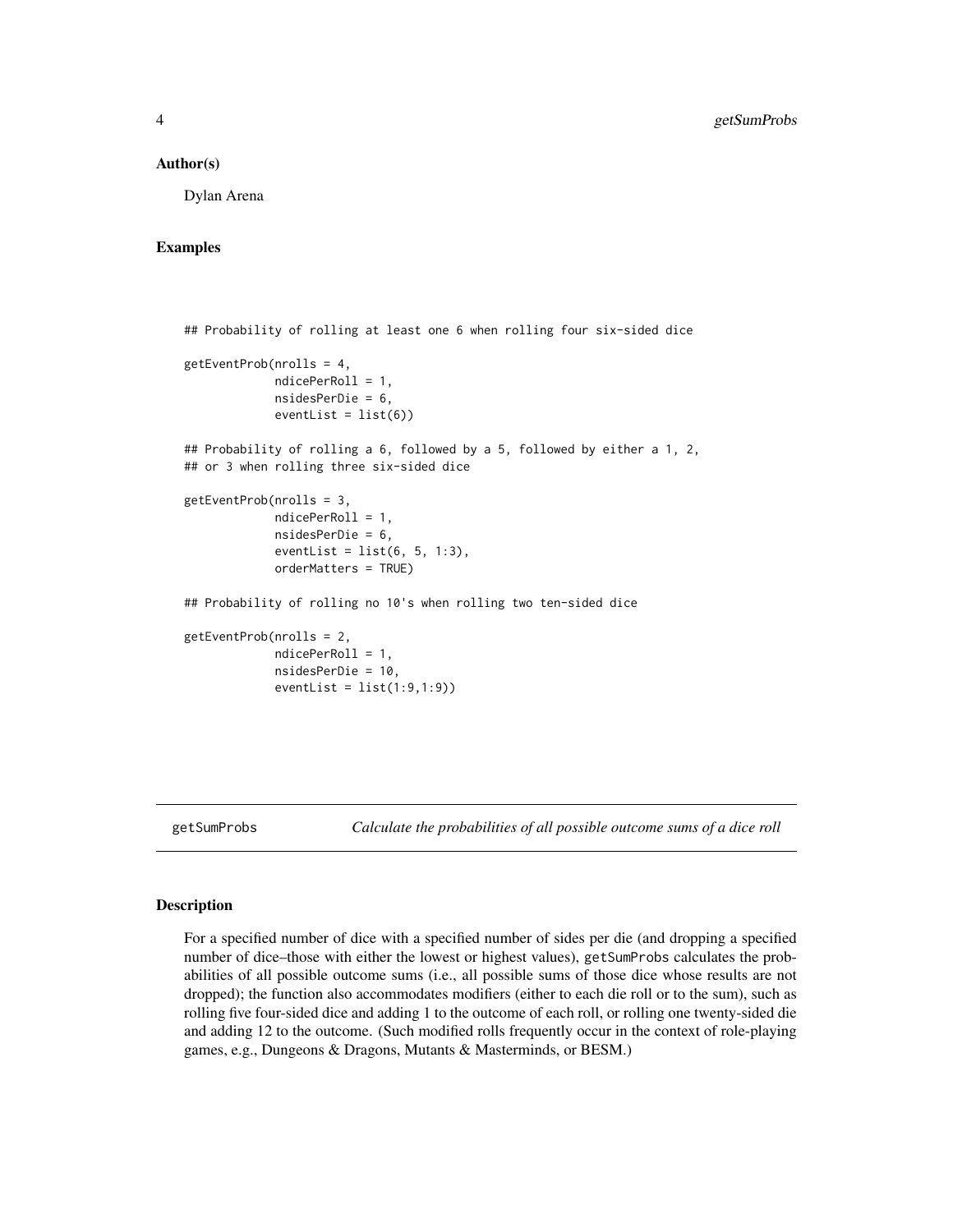## getSumProbs 5

### Usage

```
getSumProbs(ndicePerRoll,
nsidesPerDie,
nkept = ndicePerRoll,
droplowest = TRUE,sumModifier = 0,
perDieModifier = 0,
perDieMinOfOne = TRUE)
```
#### Arguments

| ndicePerRoll | A single positive integer representing the number of dice to roll                                                                                                                            |
|--------------|----------------------------------------------------------------------------------------------------------------------------------------------------------------------------------------------|
| nsidesPerDie | A single positive integer representing the number of sides on each die (get SumProbs's<br>dice-rolling process involves only one type of die per call)                                       |
| nkept        | A single positive integer representing the number of dice whose values to in-<br>clude when calculating the sum (the dice to be kept will always be those with<br>the <b>highest</b> values) |
| dropLowest   | A single logical indicating whether to drop the lowest outcome values (FALSE<br>drops the highest values instead)                                                                            |
| sumModifier  | A single integer representing an amount to add to or subtract from the outcome<br>sum                                                                                                        |
|              | per Die Modifier A single integer representing an amount to add to or subtract from each die roll                                                                                            |
|              | perDieMinOfOne A logical flag indicating whether each die roll should be considered to have a<br>minimum value of 1 (as is often true in role-playing-game contexts)                         |

### Value

| probabilities | A matrix with a row for each possible outcome sum and three columns: one that<br>lists each sum, one for the probability of that sum, and one for the number of<br>ways to roll that sum |
|---------------|------------------------------------------------------------------------------------------------------------------------------------------------------------------------------------------|
| average       | A single number representing the expected value of the specified dice-rolling<br>process                                                                                                 |

#### Author(s)

Dylan Arena

#### References

This function's implementation originated with the ideas presented in the following forum thread:

<http://www.enworld.org/showthread.php?t=56352&page=1&pp=40>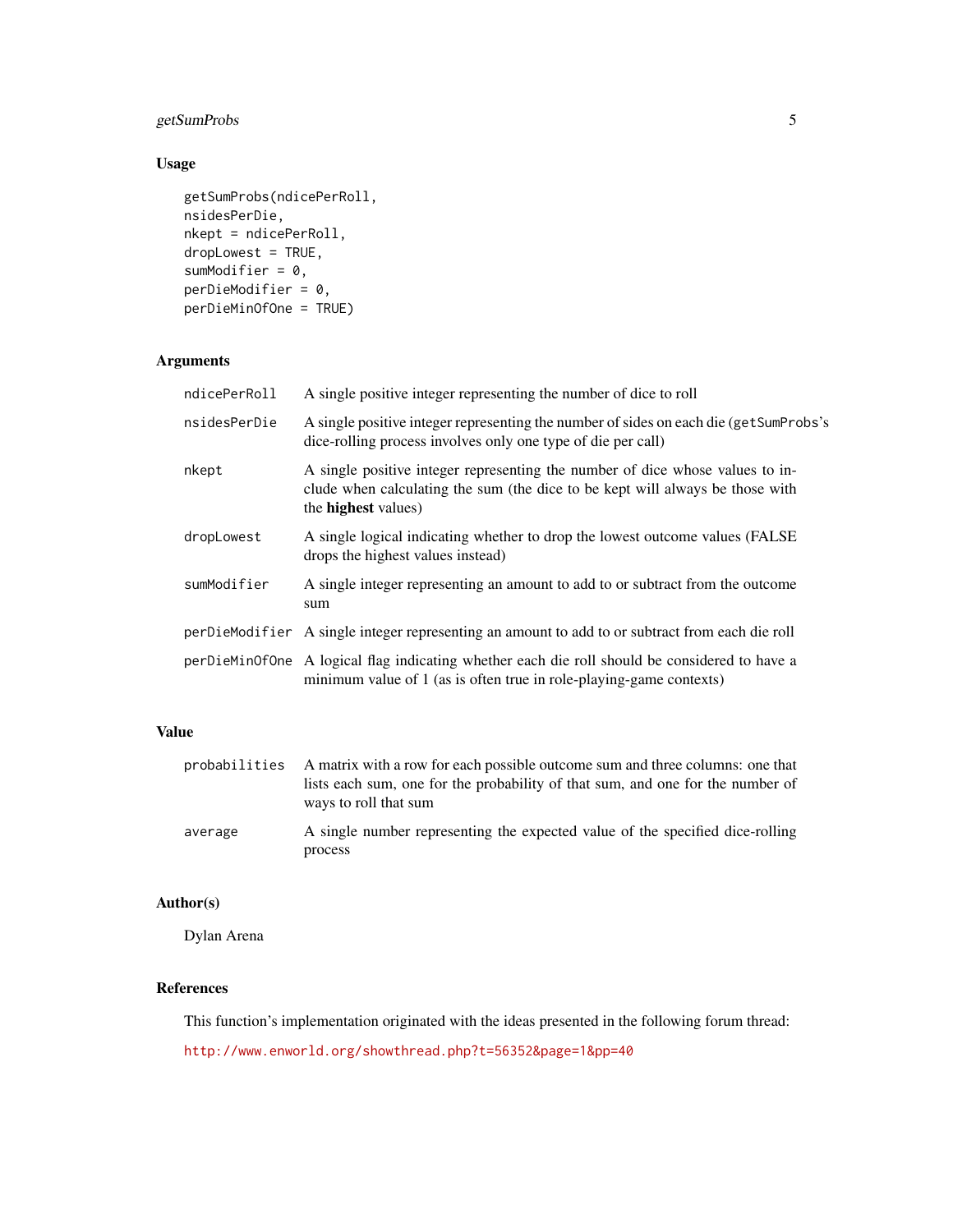# Examples

## Rolling four six-sided dice and keeping the three highest die rolls

```
getSumProbs(ndicePerRoll = 4,
            nsidesPerDie = 6,
            nkept = 3)
```
## Rolling five four-sided dice and adding 1 to each die roll

```
getSumProbs(ndicePerRoll = 5,
           nsidesPerDie = 4,
           perDieModifier = 1)
```
## Rolling one twenty-sided die and adding 12 to the result

```
getSumProbs(ndicePerRoll = 1,
           nsidesPerDie = 20,
           sumModifier = 12)
```